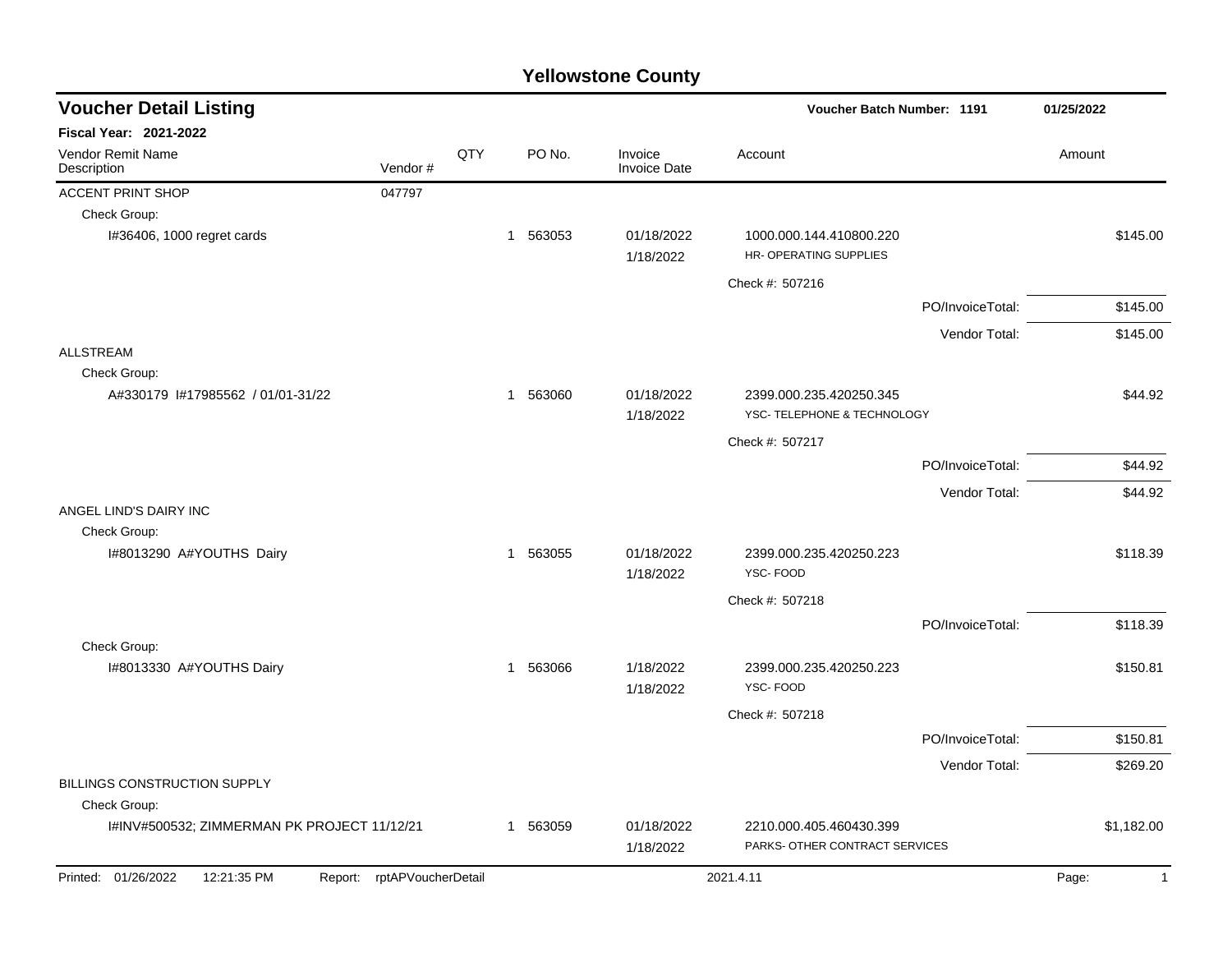| <b>Voucher Detail Listing</b>                                              |     |              |                                | Voucher Batch Number: 1191                               | 01/25/2022 |
|----------------------------------------------------------------------------|-----|--------------|--------------------------------|----------------------------------------------------------|------------|
| <b>Fiscal Year: 2021-2022</b>                                              |     |              |                                |                                                          |            |
| Vendor Remit Name<br>Description<br>Vendor#                                | QTY | PO No.       | Invoice<br><b>Invoice Date</b> | Account                                                  | Amount     |
|                                                                            |     |              |                                | Check #: 507219                                          |            |
|                                                                            |     |              |                                | PO/InvoiceTotal:                                         | \$1,182.00 |
|                                                                            |     |              |                                | Vendor Total:                                            | \$1,182.00 |
| <b>BLACK, MICKEY</b>                                                       |     |              |                                |                                                          |            |
| Check Group:                                                               |     |              |                                |                                                          |            |
| VA BURIAL BENEFIT GEARNIE L. BLACK 12/20/21                                |     | 563046<br>1  | 01/14/2022<br>1/14/2022        | 1000.000.199.450200.396<br>MISC- FUNERAL EXPENSE/BURIALS | \$250.00   |
|                                                                            |     |              |                                | Check #: 507220                                          |            |
|                                                                            |     |              |                                | PO/InvoiceTotal:                                         | \$250.00   |
|                                                                            |     |              |                                | Vendor Total:                                            | \$250.00   |
| CENTURYLINK.                                                               |     |              |                                |                                                          |            |
| Check Group:                                                               |     |              |                                |                                                          |            |
| A#89840494 I#276548077; BACKUP FOR 911 CENTER<br>154549516 1/8/22          |     | 563067<br>1  | 01/18/2022                     | 6060.000.608.500800.345                                  | \$453.76   |
|                                                                            |     |              | 1/18/2022                      | TECHNOLOGY- TELEPHONE & TECHNOLOGY                       |            |
| DETENTION FACILITY INTERNET CIRCUIT ID<br>154549517 1/8/22                 |     | 563067<br>-1 | 01/18/2022                     | 2300.000.136.420200.345                                  | \$453.76   |
|                                                                            |     |              | 1/18/2022                      | DETENTION- TELEPHONE & TECHNOLOGY                        |            |
| COURTHOUSE INTERNET CIRCUIT ID 154552572<br>1/8/22                         |     | 563067<br>1  | 01/18/2022                     | 6060.000.608.500800.345                                  | \$453.76   |
|                                                                            |     |              | 1/18/2022                      | TECHNOLOGY- TELEPHONE & TECHNOLOGY                       |            |
| COURTHOUSE CIRCUIT 156453193 1/8/22                                        |     | 563067<br>1  | 01/18/2022                     | 6060.000.608.500801.345                                  | \$816.37   |
|                                                                            |     |              | 1/18/2022                      | TECHNOLOGY- VIDEO CONF                                   |            |
|                                                                            |     |              |                                | Check #: 507221                                          |            |
|                                                                            |     |              |                                | PO/InvoiceTotal:                                         | \$2,177.65 |
| Check Group:                                                               |     |              |                                |                                                          |            |
| A#86439600 I#276536370; DETENTION INTERNET,<br>CIRCUIT ID 150119091 1/8/22 |     | 563068<br>-1 | 01 /18/2022                    | 2300.000.136.420200.345                                  | \$158.32   |
|                                                                            |     |              | 1/18/2022                      | DETENTION- TELEPHONE & TECHNOLOGY                        |            |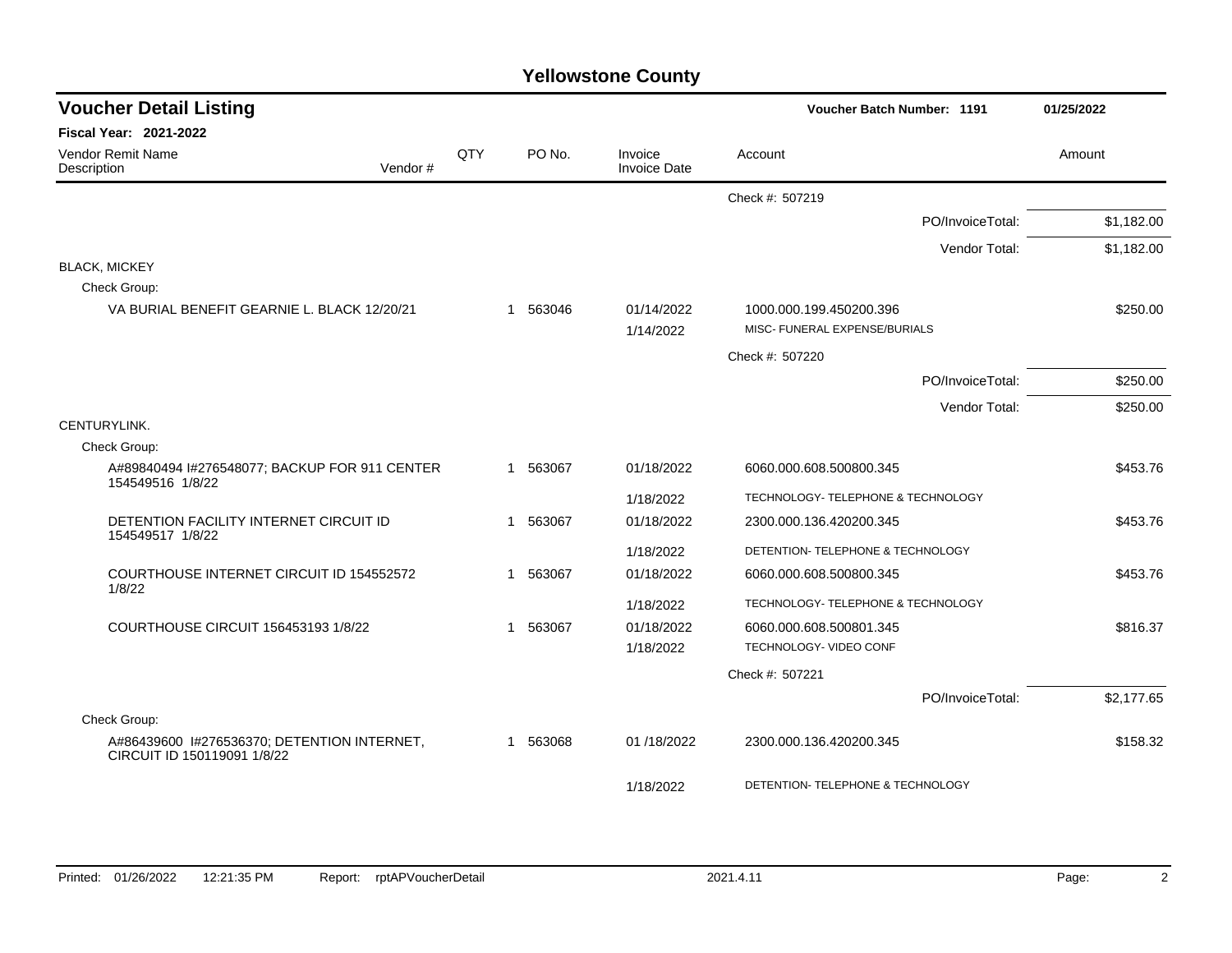| <b>Voucher Detail Listing</b>                                             |         |     |    |          |                                |                                                               | <b>Voucher Batch Number: 1191</b> | 01/25/2022 |
|---------------------------------------------------------------------------|---------|-----|----|----------|--------------------------------|---------------------------------------------------------------|-----------------------------------|------------|
| <b>Fiscal Year: 2021-2022</b>                                             |         |     |    |          |                                |                                                               |                                   |            |
| Vendor Remit Name<br>Description                                          | Vendor# | QTY |    | PO No.   | Invoice<br><b>Invoice Date</b> | Account                                                       |                                   | Amount     |
| COURTHOUSE INTERNET, CIRCUIT ID 150119092 (1<br>OF 2) 1/8/22              |         |     |    | 1 563068 | 01/18/2022                     | 6060.000.608.500800.345                                       |                                   | \$158.33   |
|                                                                           |         |     |    |          | 1/18/2022                      | TECHNOLOGY- TELEPHONE & TECHNOLOGY                            |                                   |            |
| COUNTY ATTORNEY - INTERNET 20M, CIRCUIT<br>150119092 (2 OF 2) 1/8/22      |         |     |    | 1 563068 | 01/18/2022                     | 2301.000.122.411100.345                                       |                                   | \$158.33   |
|                                                                           |         |     |    |          | 1/18/2022                      | ATTORNEY- TELEPHONE & TECHNOLOGY                              |                                   |            |
|                                                                           |         |     |    |          |                                | Check #: 507221                                               |                                   |            |
|                                                                           |         |     |    |          |                                |                                                               | PO/InvoiceTotal:                  | \$474.98   |
| Check Group:                                                              |         |     |    |          |                                |                                                               |                                   |            |
| A#89861221 I#276548560 LONG DIST 1/8/22                                   |         |     | -1 | 563069   | 01/18/2022<br>1/18/2022        | 6060.000.608.500800.345<br>TECHNOLOGY- TELEPHONE & TECHNOLOGY |                                   | \$30.01    |
| A#89962441 I#276540853 YSC 5K LONG DIST 1/8/22                            |         |     |    | 1 563069 | 01/18/2022                     | 2399.000.235.420250.345                                       |                                   | \$7.54     |
|                                                                           |         |     |    |          | 1/18/2022                      | YSC-TELEPHONE & TECHNOLOGY                                    |                                   |            |
| A#89889983 I#276547795 YCDF YCSO CH LONG DIST<br>1/8/22                   |         |     |    | 1 563069 | 01/18/2022                     | 6060.000.608.500800.345                                       |                                   | \$23.00    |
|                                                                           |         |     |    |          | 1/18/2022                      | TECHNOLOGY- TELEPHONE & TECHNOLOGY                            |                                   |            |
|                                                                           |         |     |    |          |                                | Check #: 507221                                               |                                   |            |
|                                                                           |         |     |    |          |                                |                                                               | PO/InvoiceTotal:                  | \$60.55    |
|                                                                           |         |     |    |          |                                |                                                               | Vendor Total:                     | \$2,713.18 |
| CENTURYLINK                                                               |         |     |    |          |                                |                                                               |                                   |            |
| Check Group:                                                              |         |     |    |          |                                |                                                               |                                   |            |
| A#4062455983-428B YSCO BLDG 1/1/21                                        |         |     |    | 1 563056 | 01/18/2022                     | 2300.000.135.420180.345<br>MISC - TELEPHONE & TECHNOLOGY      |                                   | \$97.63    |
|                                                                           |         |     |    |          | 1/18/2022                      |                                                               |                                   |            |
|                                                                           |         |     |    |          |                                | Check #: 507222                                               |                                   |            |
|                                                                           |         |     |    |          |                                |                                                               | PO/InvoiceTotal:                  | \$97.63    |
| Check Group:                                                              |         |     |    |          |                                |                                                               |                                   |            |
| A#M4062458619-936M 101AT1ZF BLNGMTBNH00;<br>BLNGMTMADC1 1/1/22 217 N 27th |         |     |    | 1 563057 | 1/18/2022                      | 6060.000.608.500800.345                                       |                                   | \$449.44   |
|                                                                           |         |     |    |          | 1/18/2022                      | TECHNOLOGY- TELEPHONE & TECHNOLOGY                            |                                   |            |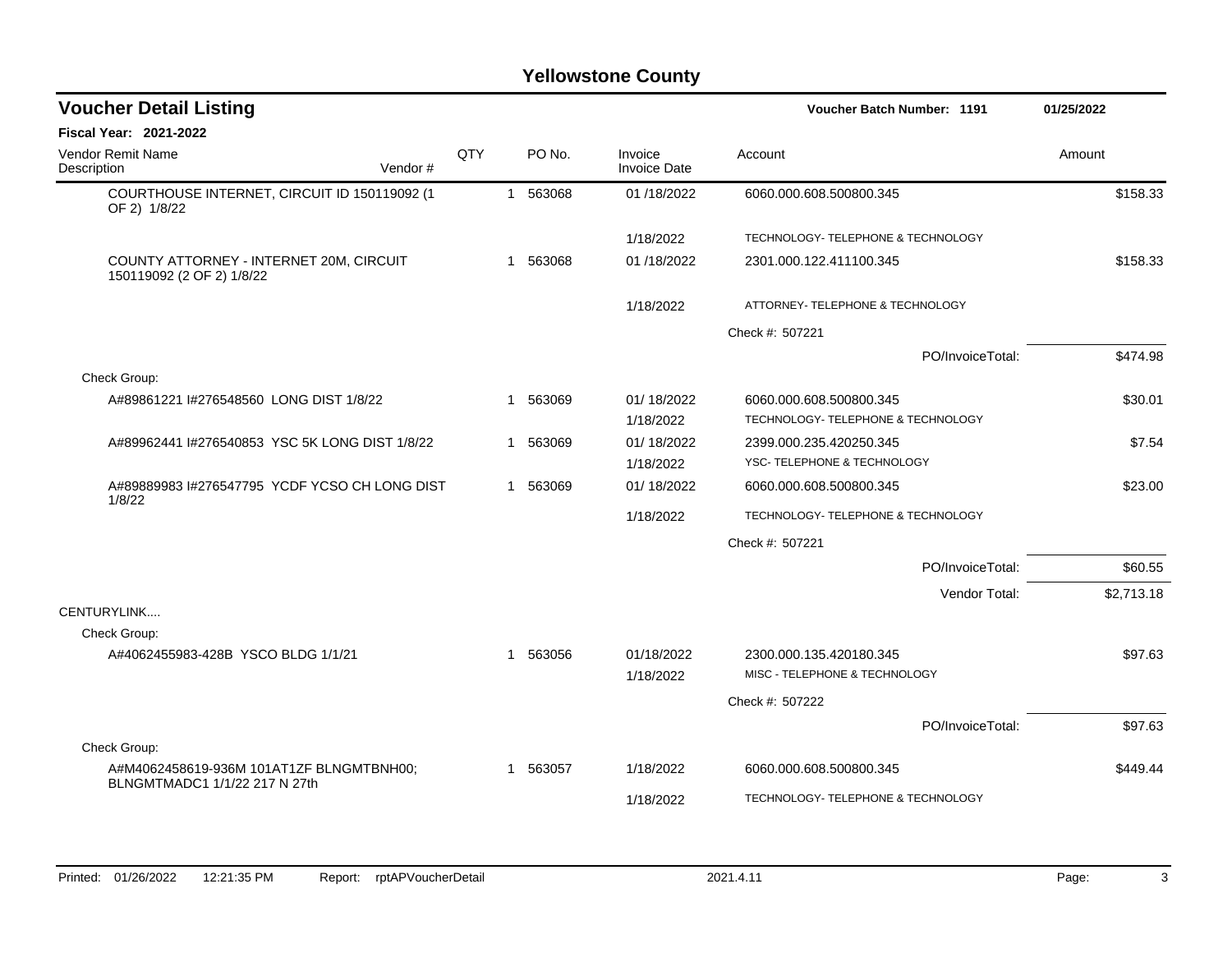| <b>Voucher Detail Listing</b>                                                      |     |          |                                |                                                          | Voucher Batch Number: 1191 |              |
|------------------------------------------------------------------------------------|-----|----------|--------------------------------|----------------------------------------------------------|----------------------------|--------------|
| <b>Fiscal Year: 2021-2022</b>                                                      |     |          |                                |                                                          |                            |              |
| <b>Vendor Remit Name</b><br>Description<br>Vendor#                                 | QTY | PO No.   | Invoice<br><b>Invoice Date</b> | Account                                                  |                            | Amount       |
| A#M4062458620-938M 101AT1ZF BLNGMTFRH01;<br>BLNGMTMADC1 1/1/22 CH Phone Connection |     | 1 563057 | 1/18/2022                      | 6060.000.608.500800.345                                  |                            | \$449.44     |
|                                                                                    |     |          | 1/18/2022                      | TECHNOLOGY- TELEPHONE & TECHNOLOGY                       |                            |              |
| A#M4062458621-940M 101AT1ZF BLNGMTMADC1<br>BLNGMTMSHAA 1/1/22 3165 King Ave E      |     | 1 563057 | 1/18/2022                      | 6060.000.608.500800.345                                  |                            | \$449.44     |
|                                                                                    |     |          | 1/18/2022                      | TECHNOLOGY- TELEPHONE & TECHNOLOGY                       |                            |              |
| A#M4062458673-285M 101AT1ZF BLNGMTMADC1<br>BLNHMTFFH00 1/1/22 410 S. 26th St       |     | 1 563057 | 1/18/2022                      | 2399.000.235.420250.345                                  |                            | \$449.44     |
|                                                                                    |     |          | 1/18/2022                      | YSC-TELEPHONE & TECHNOLOGY                               |                            |              |
|                                                                                    |     |          |                                | Check #: 507222                                          |                            |              |
|                                                                                    |     |          |                                |                                                          | PO/InvoiceTotal:           | \$1,797.76   |
|                                                                                    |     |          |                                |                                                          | Vendor Total:              | \$1,895.39   |
| <b>COMMUNITY SEVEN TV</b><br>034125                                                |     |          |                                |                                                          |                            |              |
| Check Group:                                                                       |     |          |                                |                                                          |                            |              |
| 3RD QTR RECORDINGS FY22                                                            |     | 1 563064 | 01/18/2022<br>1/18/2022        | 1000.000.199.411800.397<br>MISC- CONTRACT SERVICES       |                            | \$6,875.00   |
|                                                                                    |     |          |                                | Check #: 507223                                          |                            |              |
|                                                                                    |     |          |                                |                                                          | PO/InvoiceTotal:           | \$6,875.00   |
|                                                                                    |     |          |                                |                                                          | Vendor Total:              | \$6,875.00   |
| COMSTOCK, IAN                                                                      |     |          |                                |                                                          |                            |              |
| Check Group:                                                                       |     |          |                                |                                                          |                            |              |
| VA BURIAL BENEFIT PATRICK J. COMSTOCK 11/13/21                                     |     | 1 563048 | 01/14/2022<br>1/14/2022        | 1000.000.199.450200.396<br>MISC- FUNERAL EXPENSE/BURIALS |                            | \$250.00     |
|                                                                                    |     |          |                                | Check #: 507224                                          |                            |              |
|                                                                                    |     |          |                                |                                                          | PO/InvoiceTotal:           | \$250.00     |
|                                                                                    |     |          |                                |                                                          | Vendor Total:              | \$250.00     |
| CORRECTIONAL HEALTH PARTNERS LLC                                                   |     |          |                                |                                                          |                            |              |
| Check Group:                                                                       |     |          |                                |                                                          |                            |              |
| I#2022-01.MTYCJ JAN ADMIN                                                          |     | 1 563071 | 01/18/2022                     | 2300.000.136.420200.399                                  |                            | \$190,623.00 |
|                                                                                    |     |          | 1/18/2022                      | DETENTION- CHP MEDICAL                                   |                            |              |
| 1#2022-01.MTYCJ CASE MNGR JAN                                                      |     | 1 563071 | 01/18/2022<br>1/18/2022        | 2272.000.199.440400.399<br>CONTRACTS- JAIL SERVICES      |                            | \$9,337.67   |
|                                                                                    |     |          |                                |                                                          |                            |              |
| Printed: 01/26/2022<br>12:21:35 PM<br>Report: rptAPVoucherDetail                   |     |          |                                | 2021.4.11                                                |                            | Page:<br>4   |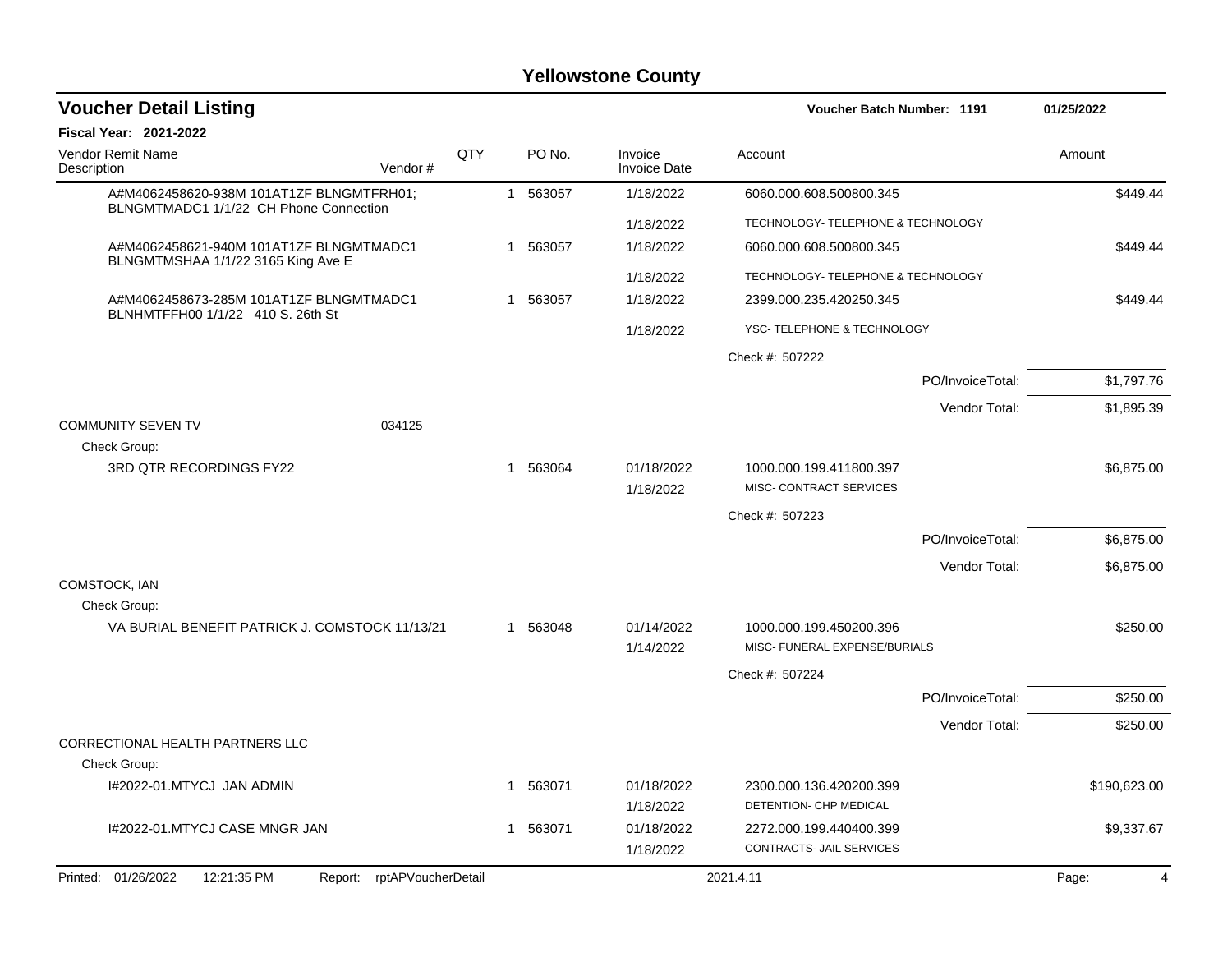|                                             |         |              |          | <b>Yellowstone County</b>      |                                                               |                  |              |
|---------------------------------------------|---------|--------------|----------|--------------------------------|---------------------------------------------------------------|------------------|--------------|
| <b>Voucher Detail Listing</b>               |         |              |          |                                | Voucher Batch Number: 1191                                    |                  | 01/25/2022   |
| <b>Fiscal Year: 2021-2022</b>               |         |              |          |                                |                                                               |                  |              |
| <b>Vendor Remit Name</b><br>Description     | Vendor# | QTY          | PO No.   | Invoice<br><b>Invoice Date</b> | Account                                                       |                  | Amount       |
| I#2022-01.MTYCJ SAPPHIRE DEC                |         |              | 1 563071 | 01/18/2022<br>1/18/2022        | 2300.000.136.420200.368<br>DETENTION- SOFTWARE/HARDWARE MAINT |                  | \$1,097.45   |
| I#2022-01.MTYCJ BSI DEC                     |         | $\mathbf{1}$ | 563071   | 01/18/2022<br>1/18/2022        | 2300.000.136.420200.356<br>DETENTION- DOCTORS/HOSPITALS       |                  | \$2,215.25   |
| I#2022-01.MTYCJ RN NOV                      |         |              | 1 563071 | 01/18/2022<br>1/18/2022        | 2300.000.136.420200.399<br>DETENTION- CHP MEDICAL             |                  | \$6,528.75   |
| I#2022-01.MTYCJ RN DEC                      |         |              | 1 563071 | 01/18/2022<br>1/18/2022        | 2300.000.136.420200.399<br>DETENTION- CHP MEDICAL             |                  | \$6,528.75   |
| 1#2022-01.MTYCJ RN JAN                      |         |              | 1 563071 | 01/18/2022<br>1/18/2022        | 2300.000.136.420200.399<br>DETENTION- CHP MEDICAL             |                  | \$6,528.75   |
|                                             |         |              |          |                                | Check #: 507225                                               |                  |              |
|                                             |         |              |          |                                |                                                               | PO/InvoiceTotal: | \$222,859.62 |
| Check Group:                                |         |              |          |                                |                                                               |                  |              |
| I#2021-12.MH SVCS DEC 2021                  |         |              | 1 563072 | 1/18/2022<br>1/18/2022         | 2272.000.199.440400.399<br>CONTRACTS- JAIL SERVICES           |                  | \$15,120.52  |
|                                             |         |              |          |                                | Check #: 507225                                               |                  |              |
|                                             |         |              |          |                                |                                                               | PO/InvoiceTotal: | \$15,120.52  |
|                                             |         |              |          |                                |                                                               | Vendor Total:    | \$237,980.14 |
| DANGERFIELD, BRANDY                         |         |              |          |                                |                                                               |                  |              |
| Check Group:                                |         |              |          |                                |                                                               |                  |              |
| O#22284355 Slap Bands Reimbursement 1/14/21 |         | 200          | 563070   | 01/18/2022<br>1/18/2022        | 2900.000.280.411800.397<br>PILT- FIXED CONTRACT SERVICES      |                  | \$423.98     |
|                                             |         |              |          |                                | Check #: 507226                                               |                  |              |
|                                             |         |              |          |                                |                                                               | PO/InvoiceTotal: | \$423.98     |
|                                             |         |              |          |                                |                                                               | Vendor Total:    | \$423.98     |
| <b>GUARDIAN TAX MT LLC</b>                  |         |              |          |                                |                                                               |                  |              |
| Check Group:                                |         |              |          |                                |                                                               |                  |              |
| A01765 REDEMPTION 370                       |         |              | 1 563058 | 01/18/2022<br>1/18/2022        | 7150.000.000.021250.000<br>REDEMPTION DUE TO OTHERS           |                  | \$8,694.36   |
|                                             |         |              |          |                                |                                                               |                  |              |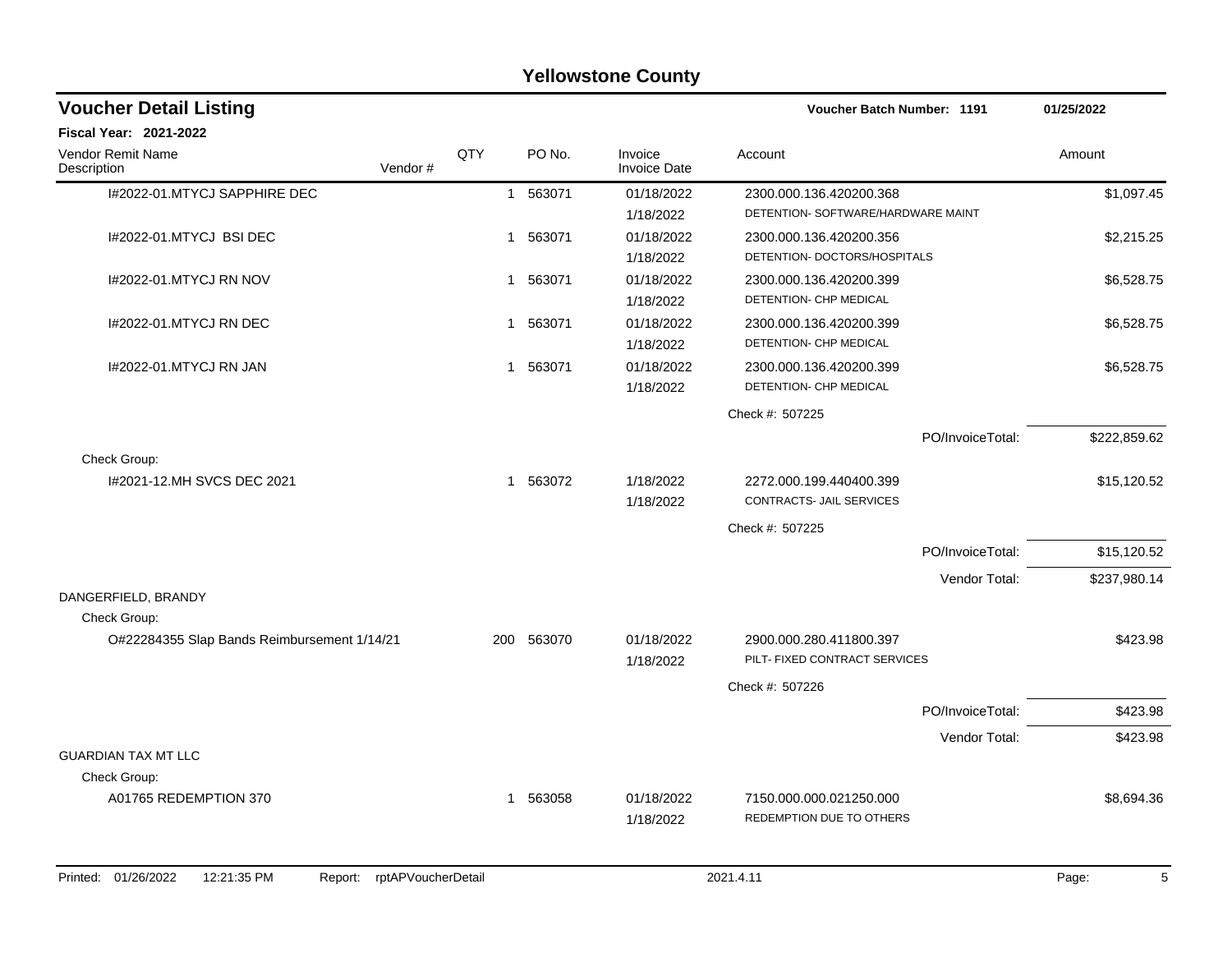| <b>Fiscal Year: 2021-2022</b><br>Vendor Remit Name<br>QTY<br>PO No.<br>Invoice<br>Amount<br>Account<br>Description<br>Vendor#<br><b>Invoice Date</b><br>A18288 REDEMPTION 371<br>1 563058<br>01/18/2022<br>7150.000.000.021250.000<br>REDEMPTION DUE TO OTHERS<br>1/18/2022<br>B00525 REDEMPTION 372<br>563058<br>01/18/2022<br>7150.000.000.021250.000<br>$\mathbf 1$<br>REDEMPTION DUE TO OTHERS<br>1/18/2022<br>D11746 REDEMPTION 373<br>01/18/2022<br>563058<br>7150.000.000.021250.000<br>1<br>REDEMPTION DUE TO OTHERS<br>1/18/2022<br>C07912 REDEMPTION 374<br>563058<br>01/18/2022<br>7150.000.000.021250.000<br>1<br>REDEMPTION DUE TO OTHERS<br>1/18/2022<br>C00099 REDEMPTION 375<br>563058<br>01/18/2022<br>7150.000.000.021250.000<br>$\mathbf 1$<br>REDEMPTION DUE TO OTHERS<br>1/18/2022<br>Check #: 507227<br>PO/InvoiceTotal:<br>Vendor Total:<br><b>KELLEY CONNECT</b><br>Check Group:<br>A#C001253, I#IN929243, Staple Cart<br>1 563062<br>01/18/2022<br>1000.000.144.410800.220<br>HR- OPERATING SUPPLIES<br>1/18/2022<br>A#C001253, I#IN940436, Contract base rate<br>1 563062<br>01/18/2022<br>1000.000.144.410800.220<br>11/7/21-2/6/22<br>HR- OPERATING SUPPLIES<br>1/18/2022<br>Check #: 507228<br>PO/InvoiceTotal:<br>Vendor Total:<br>KINETIC MARKETING & CREATIVE<br>Check Group:<br>I#110221MET-1 HARD COSTS ACCT<br>563042<br>01/14/2022<br>7111.000.000.021250.000<br>$\mathbf{1}$<br>METRA MASTER PLAN DUE TO OTHERS<br>1/14/2022<br>563042<br>01/14/2022<br>I#120321MET-1 HARD COST ACCT MGMT<br>7111.000.000.021250.000<br>1<br>1/14/2022<br>METRA MASTER PLAN DUE TO OTHERS<br>I#010522MET HARD COST ACCT MGMT<br>563042<br>01/14/2022<br>7111.000.000.021250.000<br>$\mathbf 1$<br>1/14/2022<br>METRA MASTER PLAN DUE TO OTHERS<br>Report: rptAPVoucherDetail | <b>Voucher Detail Listing</b>      |  |  | Voucher Batch Number: 1191 | 01/25/2022  |
|---------------------------------------------------------------------------------------------------------------------------------------------------------------------------------------------------------------------------------------------------------------------------------------------------------------------------------------------------------------------------------------------------------------------------------------------------------------------------------------------------------------------------------------------------------------------------------------------------------------------------------------------------------------------------------------------------------------------------------------------------------------------------------------------------------------------------------------------------------------------------------------------------------------------------------------------------------------------------------------------------------------------------------------------------------------------------------------------------------------------------------------------------------------------------------------------------------------------------------------------------------------------------------------------------------------------------------------------------------------------------------------------------------------------------------------------------------------------------------------------------------------------------------------------------------------------------------------------------------------------------------------------------------------------------------------------------------------------------------------------------------------------------------------------------|------------------------------------|--|--|----------------------------|-------------|
|                                                                                                                                                                                                                                                                                                                                                                                                                                                                                                                                                                                                                                                                                                                                                                                                                                                                                                                                                                                                                                                                                                                                                                                                                                                                                                                                                                                                                                                                                                                                                                                                                                                                                                                                                                                                   |                                    |  |  |                            |             |
|                                                                                                                                                                                                                                                                                                                                                                                                                                                                                                                                                                                                                                                                                                                                                                                                                                                                                                                                                                                                                                                                                                                                                                                                                                                                                                                                                                                                                                                                                                                                                                                                                                                                                                                                                                                                   |                                    |  |  |                            |             |
|                                                                                                                                                                                                                                                                                                                                                                                                                                                                                                                                                                                                                                                                                                                                                                                                                                                                                                                                                                                                                                                                                                                                                                                                                                                                                                                                                                                                                                                                                                                                                                                                                                                                                                                                                                                                   |                                    |  |  |                            | \$2,130.60  |
|                                                                                                                                                                                                                                                                                                                                                                                                                                                                                                                                                                                                                                                                                                                                                                                                                                                                                                                                                                                                                                                                                                                                                                                                                                                                                                                                                                                                                                                                                                                                                                                                                                                                                                                                                                                                   |                                    |  |  |                            |             |
|                                                                                                                                                                                                                                                                                                                                                                                                                                                                                                                                                                                                                                                                                                                                                                                                                                                                                                                                                                                                                                                                                                                                                                                                                                                                                                                                                                                                                                                                                                                                                                                                                                                                                                                                                                                                   |                                    |  |  |                            | \$1,269.44  |
|                                                                                                                                                                                                                                                                                                                                                                                                                                                                                                                                                                                                                                                                                                                                                                                                                                                                                                                                                                                                                                                                                                                                                                                                                                                                                                                                                                                                                                                                                                                                                                                                                                                                                                                                                                                                   |                                    |  |  |                            |             |
|                                                                                                                                                                                                                                                                                                                                                                                                                                                                                                                                                                                                                                                                                                                                                                                                                                                                                                                                                                                                                                                                                                                                                                                                                                                                                                                                                                                                                                                                                                                                                                                                                                                                                                                                                                                                   |                                    |  |  |                            | \$1,479.53  |
|                                                                                                                                                                                                                                                                                                                                                                                                                                                                                                                                                                                                                                                                                                                                                                                                                                                                                                                                                                                                                                                                                                                                                                                                                                                                                                                                                                                                                                                                                                                                                                                                                                                                                                                                                                                                   |                                    |  |  |                            |             |
|                                                                                                                                                                                                                                                                                                                                                                                                                                                                                                                                                                                                                                                                                                                                                                                                                                                                                                                                                                                                                                                                                                                                                                                                                                                                                                                                                                                                                                                                                                                                                                                                                                                                                                                                                                                                   |                                    |  |  |                            | \$1,260.44  |
|                                                                                                                                                                                                                                                                                                                                                                                                                                                                                                                                                                                                                                                                                                                                                                                                                                                                                                                                                                                                                                                                                                                                                                                                                                                                                                                                                                                                                                                                                                                                                                                                                                                                                                                                                                                                   |                                    |  |  |                            |             |
|                                                                                                                                                                                                                                                                                                                                                                                                                                                                                                                                                                                                                                                                                                                                                                                                                                                                                                                                                                                                                                                                                                                                                                                                                                                                                                                                                                                                                                                                                                                                                                                                                                                                                                                                                                                                   |                                    |  |  |                            | \$1,242.35  |
|                                                                                                                                                                                                                                                                                                                                                                                                                                                                                                                                                                                                                                                                                                                                                                                                                                                                                                                                                                                                                                                                                                                                                                                                                                                                                                                                                                                                                                                                                                                                                                                                                                                                                                                                                                                                   |                                    |  |  |                            |             |
|                                                                                                                                                                                                                                                                                                                                                                                                                                                                                                                                                                                                                                                                                                                                                                                                                                                                                                                                                                                                                                                                                                                                                                                                                                                                                                                                                                                                                                                                                                                                                                                                                                                                                                                                                                                                   |                                    |  |  |                            |             |
|                                                                                                                                                                                                                                                                                                                                                                                                                                                                                                                                                                                                                                                                                                                                                                                                                                                                                                                                                                                                                                                                                                                                                                                                                                                                                                                                                                                                                                                                                                                                                                                                                                                                                                                                                                                                   |                                    |  |  |                            | \$16,076.72 |
|                                                                                                                                                                                                                                                                                                                                                                                                                                                                                                                                                                                                                                                                                                                                                                                                                                                                                                                                                                                                                                                                                                                                                                                                                                                                                                                                                                                                                                                                                                                                                                                                                                                                                                                                                                                                   |                                    |  |  |                            | \$16,076.72 |
|                                                                                                                                                                                                                                                                                                                                                                                                                                                                                                                                                                                                                                                                                                                                                                                                                                                                                                                                                                                                                                                                                                                                                                                                                                                                                                                                                                                                                                                                                                                                                                                                                                                                                                                                                                                                   |                                    |  |  |                            |             |
|                                                                                                                                                                                                                                                                                                                                                                                                                                                                                                                                                                                                                                                                                                                                                                                                                                                                                                                                                                                                                                                                                                                                                                                                                                                                                                                                                                                                                                                                                                                                                                                                                                                                                                                                                                                                   |                                    |  |  |                            |             |
|                                                                                                                                                                                                                                                                                                                                                                                                                                                                                                                                                                                                                                                                                                                                                                                                                                                                                                                                                                                                                                                                                                                                                                                                                                                                                                                                                                                                                                                                                                                                                                                                                                                                                                                                                                                                   |                                    |  |  |                            | \$70.80     |
|                                                                                                                                                                                                                                                                                                                                                                                                                                                                                                                                                                                                                                                                                                                                                                                                                                                                                                                                                                                                                                                                                                                                                                                                                                                                                                                                                                                                                                                                                                                                                                                                                                                                                                                                                                                                   |                                    |  |  |                            |             |
|                                                                                                                                                                                                                                                                                                                                                                                                                                                                                                                                                                                                                                                                                                                                                                                                                                                                                                                                                                                                                                                                                                                                                                                                                                                                                                                                                                                                                                                                                                                                                                                                                                                                                                                                                                                                   |                                    |  |  |                            | \$42.35     |
|                                                                                                                                                                                                                                                                                                                                                                                                                                                                                                                                                                                                                                                                                                                                                                                                                                                                                                                                                                                                                                                                                                                                                                                                                                                                                                                                                                                                                                                                                                                                                                                                                                                                                                                                                                                                   |                                    |  |  |                            |             |
|                                                                                                                                                                                                                                                                                                                                                                                                                                                                                                                                                                                                                                                                                                                                                                                                                                                                                                                                                                                                                                                                                                                                                                                                                                                                                                                                                                                                                                                                                                                                                                                                                                                                                                                                                                                                   |                                    |  |  |                            |             |
|                                                                                                                                                                                                                                                                                                                                                                                                                                                                                                                                                                                                                                                                                                                                                                                                                                                                                                                                                                                                                                                                                                                                                                                                                                                                                                                                                                                                                                                                                                                                                                                                                                                                                                                                                                                                   |                                    |  |  |                            | \$113.15    |
|                                                                                                                                                                                                                                                                                                                                                                                                                                                                                                                                                                                                                                                                                                                                                                                                                                                                                                                                                                                                                                                                                                                                                                                                                                                                                                                                                                                                                                                                                                                                                                                                                                                                                                                                                                                                   |                                    |  |  |                            | \$113.15    |
|                                                                                                                                                                                                                                                                                                                                                                                                                                                                                                                                                                                                                                                                                                                                                                                                                                                                                                                                                                                                                                                                                                                                                                                                                                                                                                                                                                                                                                                                                                                                                                                                                                                                                                                                                                                                   |                                    |  |  |                            |             |
|                                                                                                                                                                                                                                                                                                                                                                                                                                                                                                                                                                                                                                                                                                                                                                                                                                                                                                                                                                                                                                                                                                                                                                                                                                                                                                                                                                                                                                                                                                                                                                                                                                                                                                                                                                                                   |                                    |  |  |                            |             |
|                                                                                                                                                                                                                                                                                                                                                                                                                                                                                                                                                                                                                                                                                                                                                                                                                                                                                                                                                                                                                                                                                                                                                                                                                                                                                                                                                                                                                                                                                                                                                                                                                                                                                                                                                                                                   |                                    |  |  |                            | \$100.00    |
|                                                                                                                                                                                                                                                                                                                                                                                                                                                                                                                                                                                                                                                                                                                                                                                                                                                                                                                                                                                                                                                                                                                                                                                                                                                                                                                                                                                                                                                                                                                                                                                                                                                                                                                                                                                                   |                                    |  |  |                            |             |
|                                                                                                                                                                                                                                                                                                                                                                                                                                                                                                                                                                                                                                                                                                                                                                                                                                                                                                                                                                                                                                                                                                                                                                                                                                                                                                                                                                                                                                                                                                                                                                                                                                                                                                                                                                                                   |                                    |  |  |                            | \$671.00    |
|                                                                                                                                                                                                                                                                                                                                                                                                                                                                                                                                                                                                                                                                                                                                                                                                                                                                                                                                                                                                                                                                                                                                                                                                                                                                                                                                                                                                                                                                                                                                                                                                                                                                                                                                                                                                   |                                    |  |  |                            |             |
|                                                                                                                                                                                                                                                                                                                                                                                                                                                                                                                                                                                                                                                                                                                                                                                                                                                                                                                                                                                                                                                                                                                                                                                                                                                                                                                                                                                                                                                                                                                                                                                                                                                                                                                                                                                                   |                                    |  |  |                            | \$25.00     |
|                                                                                                                                                                                                                                                                                                                                                                                                                                                                                                                                                                                                                                                                                                                                                                                                                                                                                                                                                                                                                                                                                                                                                                                                                                                                                                                                                                                                                                                                                                                                                                                                                                                                                                                                                                                                   |                                    |  |  |                            |             |
|                                                                                                                                                                                                                                                                                                                                                                                                                                                                                                                                                                                                                                                                                                                                                                                                                                                                                                                                                                                                                                                                                                                                                                                                                                                                                                                                                                                                                                                                                                                                                                                                                                                                                                                                                                                                   | Printed: 01/26/2022<br>12:21:35 PM |  |  | 2021.4.11                  | Page:<br>6  |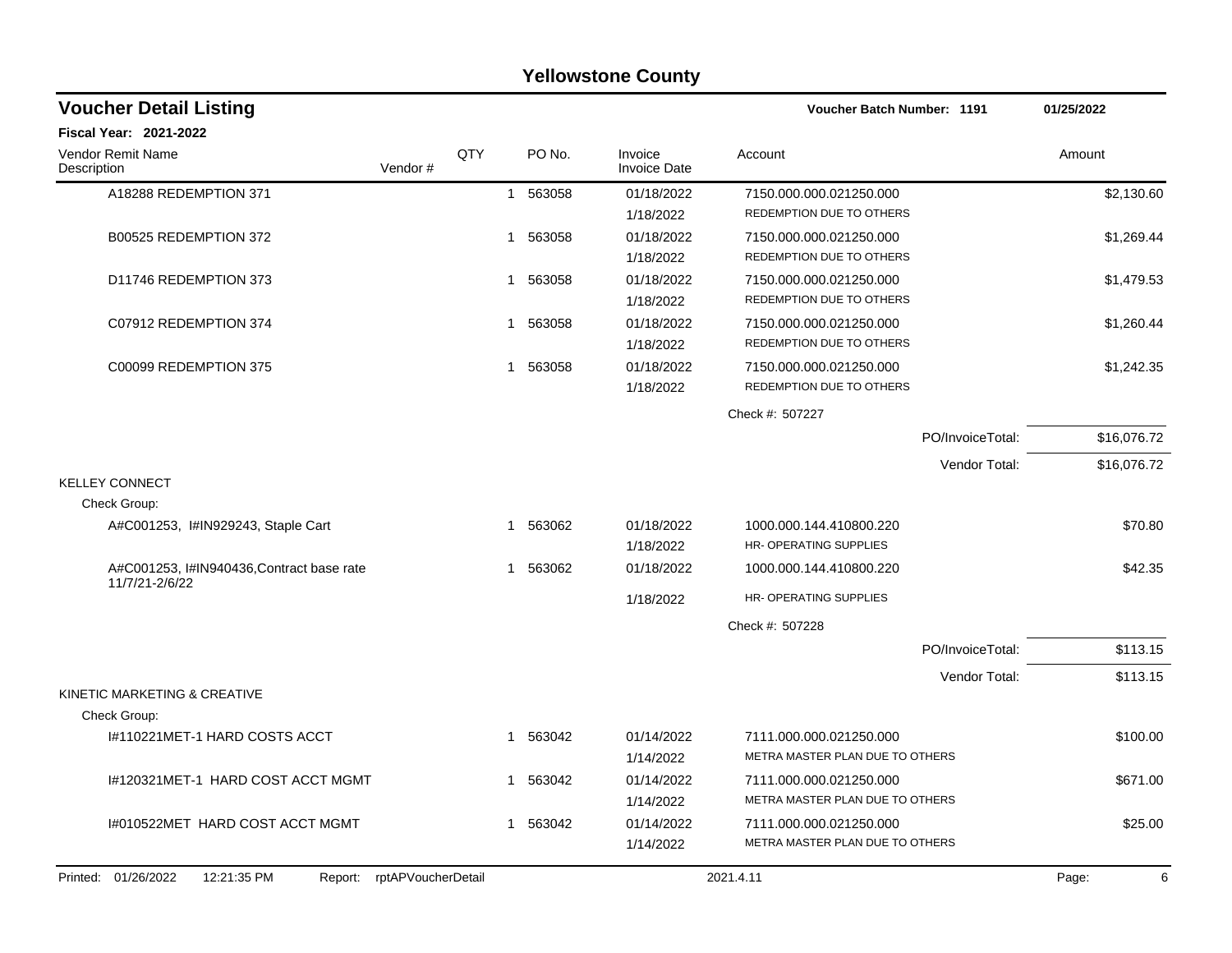| <b>Voucher Detail Listing</b>                             |         |     |          |                                | Voucher Batch Number: 1191                                |                  | 01/25/2022 |
|-----------------------------------------------------------|---------|-----|----------|--------------------------------|-----------------------------------------------------------|------------------|------------|
| <b>Fiscal Year: 2021-2022</b>                             |         |     |          |                                |                                                           |                  |            |
| <b>Vendor Remit Name</b><br>Description                   | Vendor# | QTY | PO No.   | Invoice<br><b>Invoice Date</b> | Account                                                   |                  | Amount     |
|                                                           |         |     |          |                                | Check #: 507229                                           |                  |            |
|                                                           |         |     |          |                                |                                                           | PO/InvoiceTotal: | \$796.00   |
|                                                           |         |     |          |                                |                                                           | Vendor Total:    | \$796.00   |
| <b>KNIFE RIVER</b>                                        |         |     |          |                                |                                                           |                  |            |
| Check Group:<br>1#796825 ZIMMERMAN PK LOT GRAVEL 12/21/21 |         |     | 1 563054 | 01/18/2022<br>1/18/2022        | 2210.000.405.460430.399<br>PARKS- OTHER CONTRACT SERVICES |                  | \$313.72   |
|                                                           |         |     |          |                                | Check #: 507230                                           |                  |            |
|                                                           |         |     |          |                                |                                                           | PO/InvoiceTotal: | \$313.72   |
|                                                           |         |     |          |                                |                                                           | Vendor Total:    | \$313.72   |
| <b>LUMEN ACCESS BILL</b><br>Check Group:                  |         |     |          |                                |                                                           |                  |            |
| I#5104XCA5S3 I#2022008; COURTHOUSE ID#E2198<br>1/8/22     |         |     | 1 563074 | 01/18/2022                     | 6060.000.608.500800.345                                   |                  | \$840.38   |
|                                                           |         |     |          | 1/18/2022                      | TECHNOLOGY- TELEPHONE & TECHNOLOGY                        |                  |            |
|                                                           |         |     |          |                                | Check #: 507231                                           |                  |            |
|                                                           |         |     |          |                                |                                                           | PO/InvoiceTotal: | \$840.38   |
|                                                           |         |     |          |                                |                                                           | Vendor Total:    | \$840.38   |
| MCCONKEY, ERIN M.<br>Check Group:                         |         |     |          |                                |                                                           |                  |            |
| VA BURIAL BENEFIT JON A. MCCONKEY 12/21/21                |         |     | 1 563047 | 01/14/2022<br>1/14/2022        | 1000.000.199.450200.396<br>MISC- FUNERAL EXPENSE/BURIALS  |                  | \$250.00   |
|                                                           |         |     |          |                                | Check #: 507232                                           |                  |            |
|                                                           |         |     |          |                                |                                                           | PO/InvoiceTotal: | \$250.00   |
|                                                           |         |     |          |                                |                                                           | Vendor Total:    | \$250.00   |
| MONTANA WEED CONTROL ASSOCIATION<br>Check Group:          | 043070  |     |          |                                |                                                           |                  |            |
| I#31428/Extra meal ticket MWCA conf Billings, 2/1-3/2022  |         |     | 1 563065 | 01/18/2022                     | 2140.000.403.431100.380                                   |                  | \$20.00    |
|                                                           |         |     |          | 1/18/2022                      | <b>WEED-TRAINING</b>                                      |                  |            |
|                                                           |         |     |          |                                |                                                           |                  |            |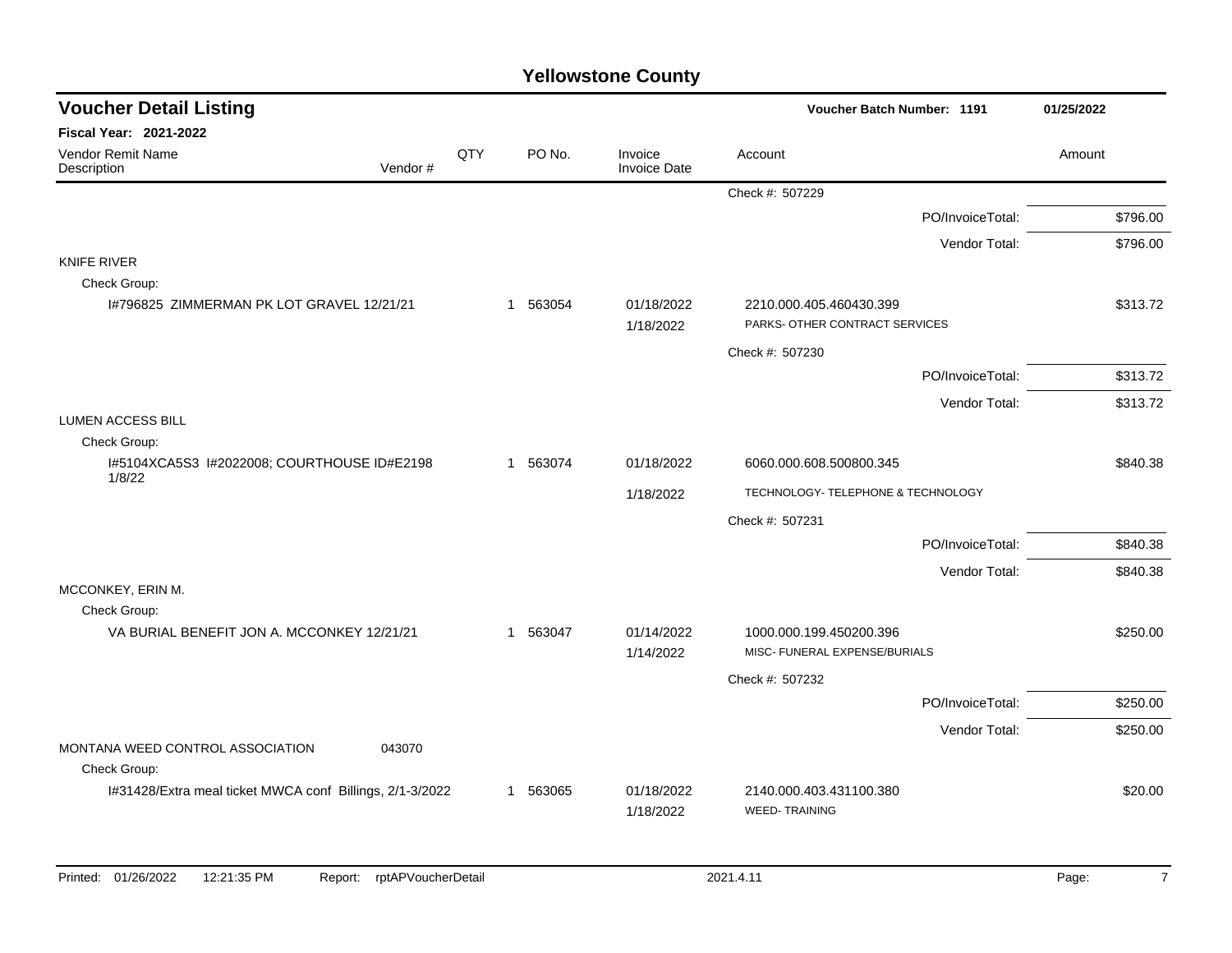| <b>Voucher Detail Listing</b>                     |                            |              |          |                                | 01/25/2022                                                      |                  |            |
|---------------------------------------------------|----------------------------|--------------|----------|--------------------------------|-----------------------------------------------------------------|------------------|------------|
| Fiscal Year: 2021-2022                            |                            |              |          |                                |                                                                 |                  |            |
| Vendor Remit Name<br>Description                  | Vendor#                    | QTY          | PO No.   | Invoice<br><b>Invoice Date</b> | Account                                                         |                  | Amount     |
| I#31428/Weed I.D. books                           |                            | 100          | 563065   | 01/18/2022                     | 2140.000.403.431100.336                                         |                  | \$200.00   |
|                                                   |                            |              |          | 1/18/2022                      | <b>WEED- PUBLIC RELATIONS</b>                                   |                  |            |
|                                                   |                            |              |          |                                | Check #: 507233                                                 |                  |            |
|                                                   |                            |              |          |                                |                                                                 | PO/InvoiceTotal: | \$220.00   |
|                                                   |                            |              |          |                                |                                                                 | Vendor Total:    | \$220.00   |
| <b>NEIBAUER PAINTING</b><br>Check Group:          | 043887                     |              |          |                                |                                                                 |                  |            |
| Claim #08-22; Invoice #7067; Repair to SO vehicle |                            |              | 1 563051 | 01/18/2022<br>1/18/2022        | 2190.000.429.510200.751<br>DEFENSE COSTS- AUTO COLLISION & COMP |                  | \$9,892.59 |
|                                                   |                            |              |          |                                | Check #: 507234                                                 |                  |            |
|                                                   |                            |              |          |                                |                                                                 | PO/InvoiceTotal: | \$9,892.59 |
|                                                   |                            |              |          |                                |                                                                 | Vendor Total:    | \$9,892.59 |
| NIXON, RICHARD & SALLY<br>Check Group:            |                            |              |          |                                |                                                                 |                  |            |
| D05517 2021 1H Refund                             |                            |              | 1 563061 | 01/18/2022<br>1/18/2022        | 7920.000.000.021100.000<br>REFUND REVOLVING DUE TO OTHER FUNDS  |                  | \$225.00   |
|                                                   |                            |              |          |                                |                                                                 |                  |            |
|                                                   |                            |              |          |                                | Check #: 507235                                                 | PO/InvoiceTotal: |            |
|                                                   |                            |              |          |                                |                                                                 |                  | \$225.00   |
| NORTHWESTERN ENERGY<br>Check Group:               | 045035                     |              |          |                                |                                                                 | Vendor Total:    | \$225.00   |
| A#1551215-5 3316 KING RENTAL 1/6/22               |                            | $\mathbf{1}$ | 563052   | 01/18/2022<br>1/18/2022        | 1000.000.145.411200.341<br>FACILITIES-ELECTRICITY               |                  | \$7.32     |
|                                                   |                            |              |          |                                | Check #: 507236                                                 |                  |            |
|                                                   |                            |              |          |                                |                                                                 | PO/InvoiceTotal: | \$7.32     |
|                                                   |                            |              |          |                                |                                                                 | Vendor Total:    | \$7.32     |
| PRORIDER INC                                      |                            |              |          |                                |                                                                 |                  |            |
| Check Group:                                      |                            |              |          |                                |                                                                 |                  |            |
| O#000000373 BIKE HELMETS 1/14/22                  |                            | 1            | 563073   | 01/18/2022<br>1/18/2022        | 2900.000.280.411800.397<br>PILT- FIXED CONTRACT SERVICES        |                  | \$940.50   |
| Printed: 01/26/2022<br>12:21:35 PM                | Report: rptAPVoucherDetail |              |          |                                | 2021.4.11                                                       |                  | Page:<br>8 |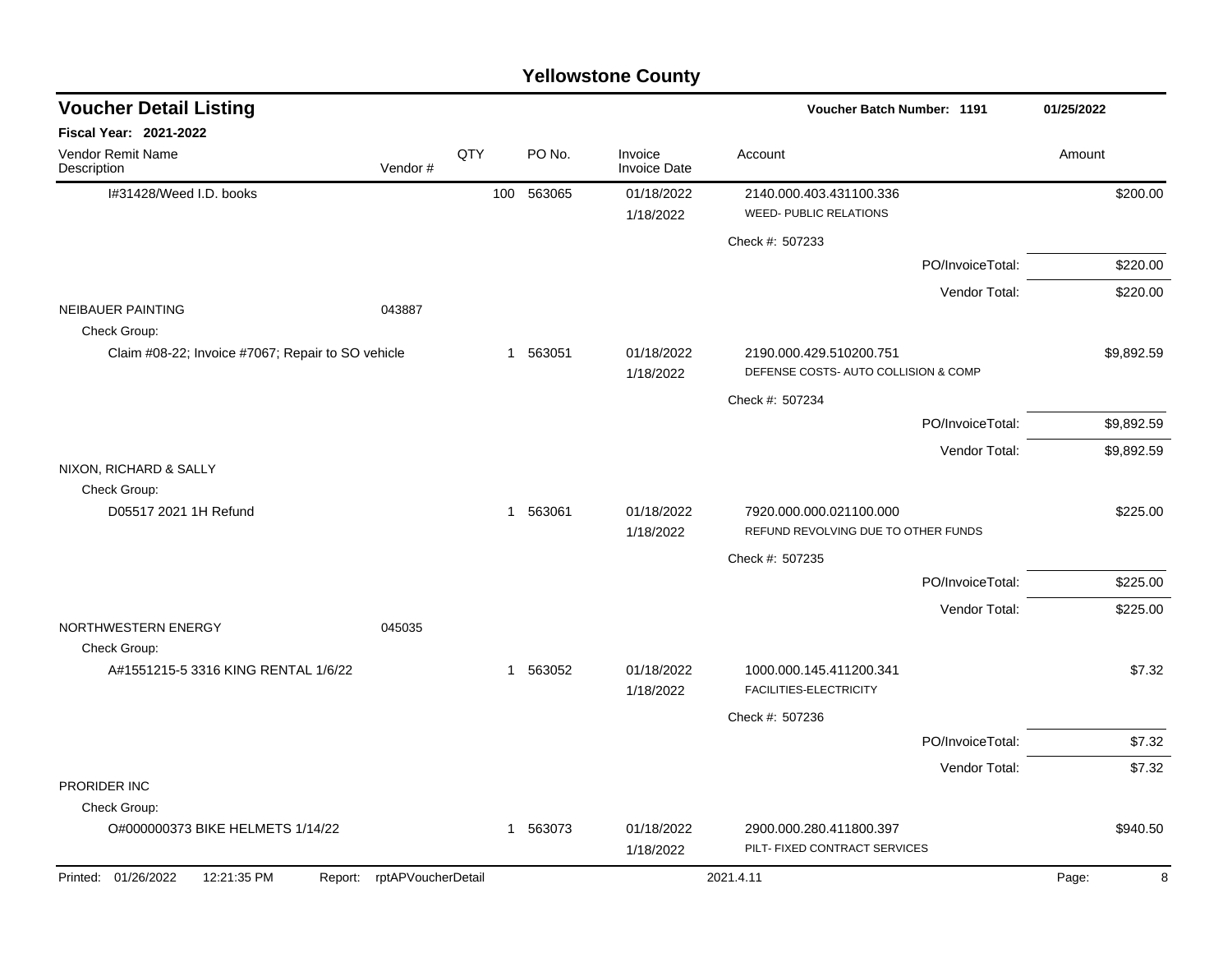| <b>Voucher Detail Listing</b>           |         |     |                       |                                | <b>Voucher Batch Number: 1191</b>                   |                  | 01/25/2022 |
|-----------------------------------------|---------|-----|-----------------------|--------------------------------|-----------------------------------------------------|------------------|------------|
| Fiscal Year: 2021-2022                  |         |     |                       |                                |                                                     |                  |            |
| <b>Vendor Remit Name</b><br>Description | Vendor# | QTY | PO No.                | Invoice<br><b>Invoice Date</b> | Account                                             |                  | Amount     |
|                                         |         |     |                       |                                | Check #: 507237                                     |                  |            |
|                                         |         |     |                       |                                |                                                     | PO/InvoiceTotal: | \$940.50   |
|                                         |         |     |                       |                                |                                                     | Vendor Total:    | \$940.50   |
| PUBLIC UTILITIES                        | 005150  |     |                       |                                |                                                     |                  |            |
| Check Group:                            |         |     |                       |                                |                                                     |                  |            |
| A#102083 COURTHOUSE LAWN 1/13/22        |         |     | 563063<br>1           | 01/18/2022<br>1/18/2022        | 1000.000.145.411200.342<br><b>FACILITIES- WATER</b> |                  | \$12.60    |
| A#102084 COURTHOUSE 1/13/22             |         |     | 563063<br>1           | 01/18/2022<br>1/18/2022        | 1000.000.145.411200.342<br><b>FACILITIES- WATER</b> |                  | \$1,846.63 |
| A#272015 MILLER BLDG 1/13/22            |         |     | 563063<br>1           | 01/18/2022<br>1/18/2022        | 1000.000.145.411200.342<br><b>FACILITIES- WATER</b> |                  | \$980.42   |
| A#175596 205 N 25TH PKG LOT 1/13/22     |         |     | 563063<br>1           | 01/18/2022<br>1/18/2022        | 1000.000.145.411200.342<br><b>FACILITIES- WATER</b> |                  | \$9.60     |
| A#143751 RND BLDG 1/13/22               |         |     | 563063<br>1           | 01/18/2022<br>1/18/2022        | 1000.000.145.411200.342<br><b>FACILITIES- WATER</b> |                  | \$69.51    |
|                                         |         |     |                       |                                | Check #: 507238                                     |                  |            |
|                                         |         |     |                       |                                |                                                     | PO/InvoiceTotal: | \$2,918.76 |
|                                         |         |     |                       |                                |                                                     | Vendor Total:    | \$2,918.76 |
| RIMROCK PEST CONTROL                    |         |     |                       |                                |                                                     |                  |            |
| Check Group:                            |         |     |                       |                                |                                                     |                  |            |
| I#1581 SD Pest Control                  |         |     | 563076<br>1           | 01/18/2022<br>1/18/2022        | 2399.000.235.420250.224<br>YSC- JANITORIAL SUPPLIES |                  | \$100.00   |
| I#1581 ACC Pest Control                 |         |     | 563076<br>$\mathbf 1$ | 01/18/2022<br>1/18/2022        | 2399.000.235.420250.224<br>YSC- JANITORIAL SUPPLIES |                  | \$80.00    |
|                                         |         |     |                       |                                | Check #: 507239                                     |                  |            |
|                                         |         |     |                       |                                |                                                     | PO/InvoiceTotal: | \$180.00   |
|                                         |         |     |                       |                                |                                                     | Vendor Total:    | \$180.00   |
| SPAULDING JR, JOSEPH M.                 |         |     |                       |                                |                                                     |                  |            |

Check Group: